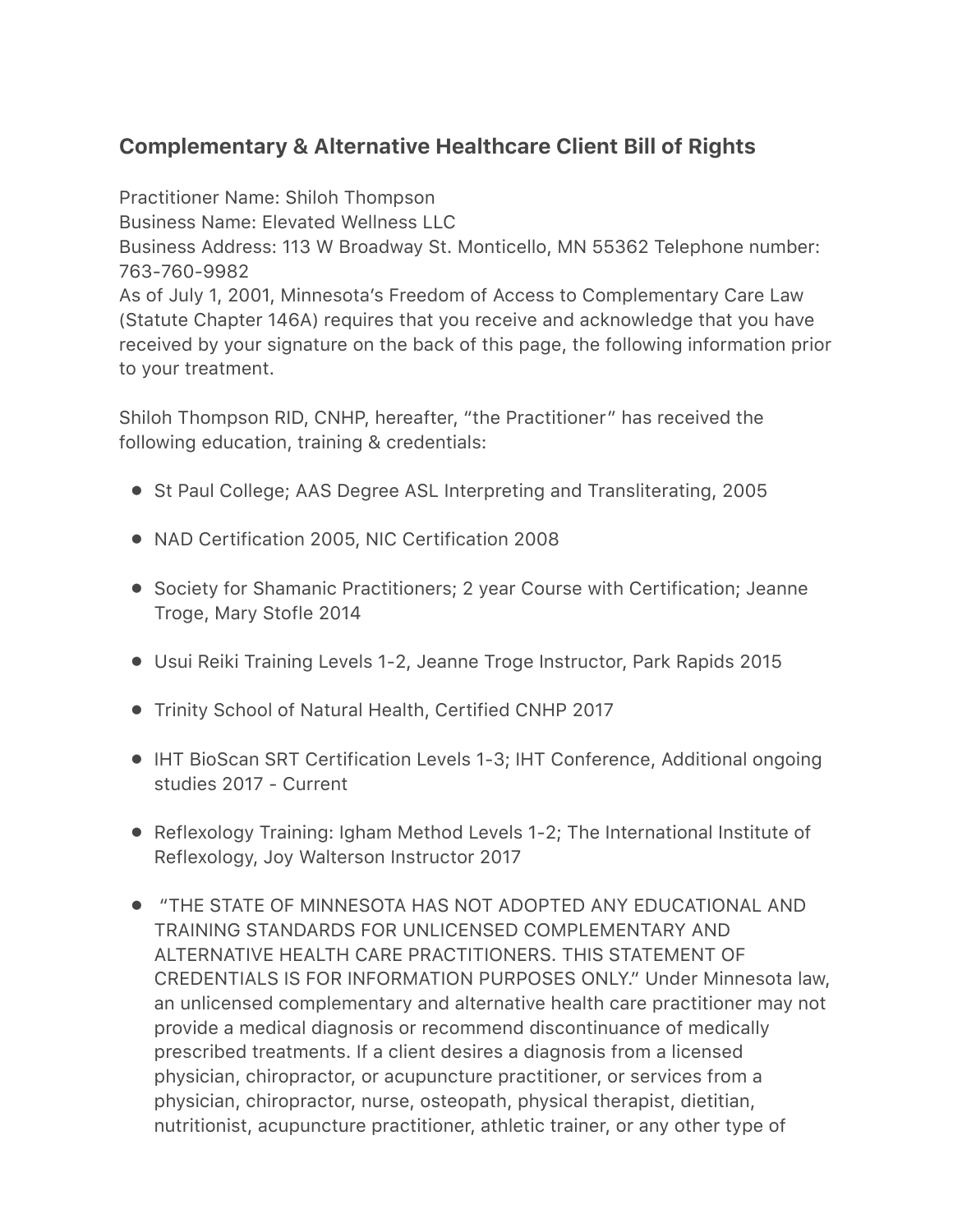health care provider, the client may seek such services at any time."

- Supervision: If the Client has a complaint or concern about the care or services that have been received, the Client may contact the Practitioner/ Owner at the above address and telephone number.
- Complaints: If the Client has a complaint or concern about the care or services they have received, the Client may also contact the Office of Unlicensed Complementary and Alternative Health Care Practice located in Minnesota Department of Health: Mailing address: P.O. Box 64882, St. Paul, MN 55164-0882 Phone: 651-201-3728 Fax: 651-201-3839 Website: www.health.state.mn.us
- Fees, Payment, Insurance: Insurance is not accepted and patients are responsible for payment upon receiving services. Prices are as follows: Intake 115.00, BioScan 90.00, BioScan Treatment Option 45.00, Detox Foot Bath 25.00-45.00, BioMat 30.00. Supplements are available in our storefront at additional costs.
- Change of Price: Clients have the right to reasonable notice of changes to the prices, services, or policies. Any change of prices will be posted in the Practitioner's office at least one month prior to the change going into effect. Any change of price will also be told to client when booking an appointment.
- Theory of Treatment: The state requires a "Plain language" summary of the "theoretical approach used to provide service to clients". The Practitioner's Theory of Treatment is: We aim to educate our patients about healthy lifestyle choices and other natural solutions to common health problems in order to motivate you to take a more active and responsible role in restoring and maintaining your own health as well as the people around you.
- Right to Current Information: Clients have the right to complete and current information concerning the practitioner's assessment and recommended service that is to be provided, including the expected duration of the service to be provided.
- Right to Confidentiality: Client records are confidential and will not be released, unless authorized by the client in writing or as otherwise provided for by law.
- Right to Self Access: Clients have the right to access to their own records maintained by the Practitioner's office, in accordance with state statute sections 144.291 to 144.298;